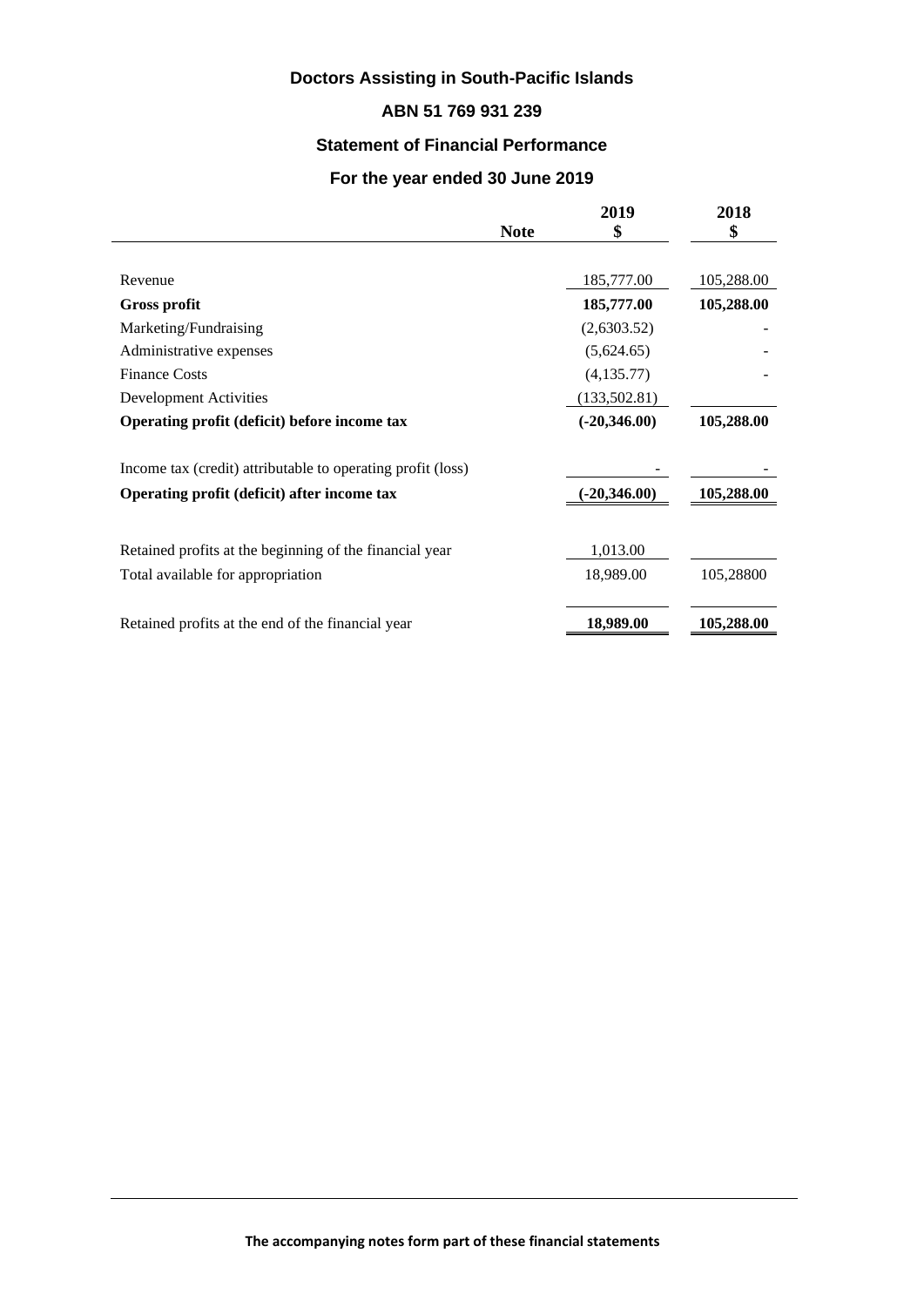# **Doctors Assisting in South-Pacific Islands**

### **ABN 51 769 931 239**

#### **Detailed Statement of Financial Performance**

#### **For the year ended 30 June 2019**

|                                               | 2019           | 2018       |
|-----------------------------------------------|----------------|------------|
|                                               | \$             | \$         |
|                                               |                |            |
| <b>Income</b>                                 |                |            |
| Donations                                     | 1,33,759.00    | ???        |
| <b>DAISI Ball</b>                             | 48,302.00      |            |
| <b>Interest Received</b>                      | 3,715.00       |            |
| <b>Total Income</b>                           | 185,777.00     | 105,288.00 |
| <b>Expenses</b>                               |                |            |
| <b>Fundraising</b>                            |                |            |
| <b>DAISI</b> Ball cost                        | 20,003.50      |            |
| Advertising & promotion                       | 6,300.02       |            |
| <b>Total Fundraising</b>                      | 26,303.52      |            |
| <b>Administration</b>                         |                |            |
| Bank fees & charges                           | 4,135.77       |            |
| Accountancy                                   | 00.00          |            |
| General expenses                              | 992.58         |            |
| Interest - Australia                          | 00.00          |            |
| Internet IT expense                           | 00.00          |            |
| Postage                                       | 00.00          |            |
| Office supplies                               | 00.00          |            |
| Printing & stationery                         | 496.29         |            |
| Telephone                                     | 00.00          |            |
| <b>Total Administration</b>                   | 5,624.65       |            |
| <b>Development</b>                            |                |            |
| Medical Equipment                             | 0.00           |            |
| Shipping container                            | 5,790.08       |            |
| Travel, accommodation                         | 127,712.73     |            |
| <b>Total Development</b>                      | 133,502.81     |            |
|                                               |                |            |
| Total expenses                                | 165,431.00     |            |
| Profit (Loss) from Ordinary Activities before |                |            |
| income tax                                    | $(-20,346.00)$ | ???        |